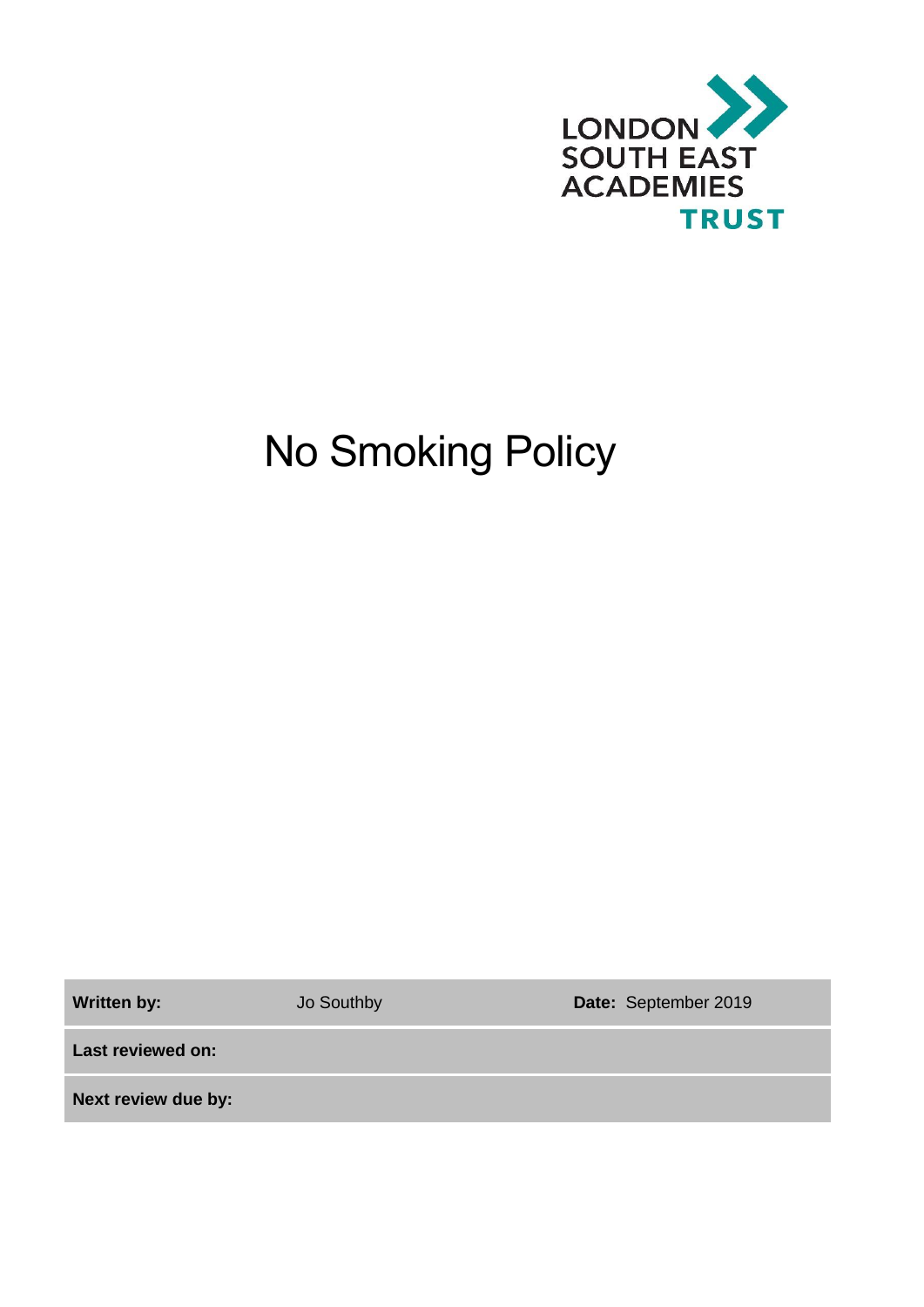### **CONTENTS**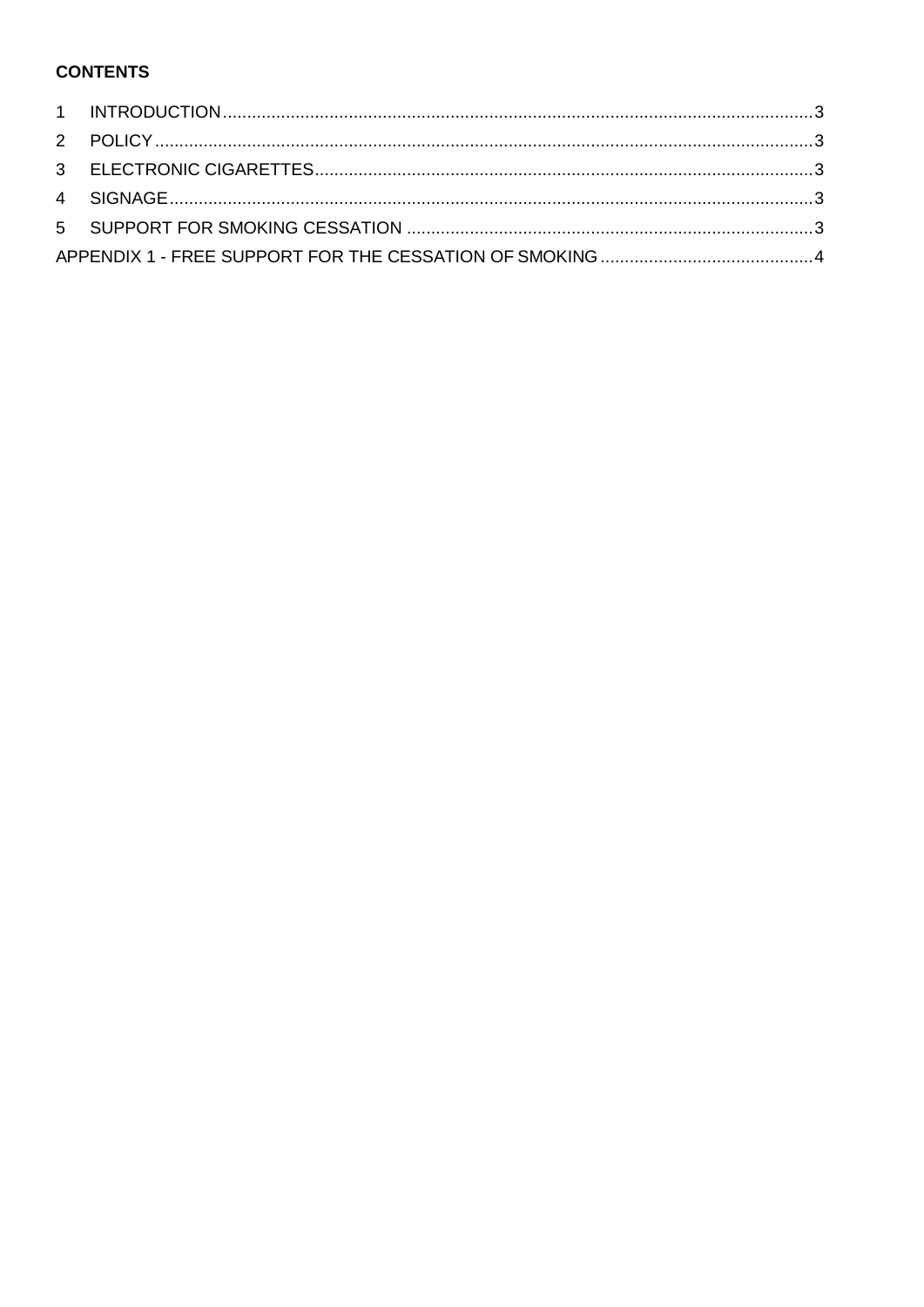## **NO SMOKING POLICY**

#### <span id="page-2-0"></span>**1 INTRODUCTION**

- 1.1 LSEAT recognises that all staff, students, visitors and third parties have the right to work and study in a healthy, safe and smoke free environment.
- 1.2 From 1st July 2007, all public places and workplaces became smoke-free in England, with the exception of a limited number of exemptions under the Smoke-free (Premises and Enforcement) Regulations 2006. The purpose of this policy is to reiterate the College's commitment to comply with the Regulations and recommendations issued by the British Medical Association (BMA) and The Health and Safety Executive, and to ensure that everyone is aware of their rights and responsibilities in relation to the legislation.
- 1.3 This policy has been prepared taking account of prevailing legislation and BMA recommendations and follows best practice by enabling the Trust to demonstrate a No Smoking Policy which is fair, equitable and transparent. Accordingly, the policy has been subject to an Equality Impact Assessment and is suitable for publication under the Freedom of Information Act 2000.

#### <span id="page-2-1"></span>**2 POLICY**

- 2.1 This policy applies to all LSEAT staff, students, visitors, contractors and any other third parties whilst on the Trust's campuses or when using Trust owned vehicles.
- 2.2 LSEAT is smoke free and no smoking is permitted either in the vicinity of the schools, their premises or vehicles or anywhere on a school site.
- 2.3 All vehicles owned by LSEAT are designated as non-smoking therefore smoking is prohibited in school owned vehicles and vehicles leased to or on hire to the Trust and in any other case when travelling with others on Trust business.

#### <span id="page-2-2"></span>**3 ELECTRONIC CIGARETTES**

- 3.1 E-cigarettes, personal vaporizers (PVs), and electronic nicotine delivery systems (ENDS) are battery operated devices that mimic tobacco smoking and are often used as a replacement for cigarettes. They produce a vapour, including flavoured aromas either with or without nicotine, rather than traditional smoke
- 3.2 The Trust considers that exposure to nicotine from e-cigarettes through 'passive vaping' may have an adverse impact on health and their use normalises smoking behaviour, which may be potentially attractive to learners and staff. As a consequence, the use of ecigarettes is covered by this Policy and therefore prohibited on the Trust's premises or inside vehicles.

#### <span id="page-2-3"></span>**4 SIGNAGE**

4.1 Appropriate 'No Smoking' signs, compliant with Smoke-free (Signs) Regulations 2012 are clearly displayed at the entrances to the schools.

#### <span id="page-2-4"></span>**5 SUPPORT FOR SMOKING CESSATION**

- 5.1 The Trust is committed to supporting anyone who wishes to stop smoking.
- 5.2 Staff and students wishing to stop smoking are encouraged to access the free NHS Stop Smoking Service and other organisations listed in Appendix 1.Paragraph 1